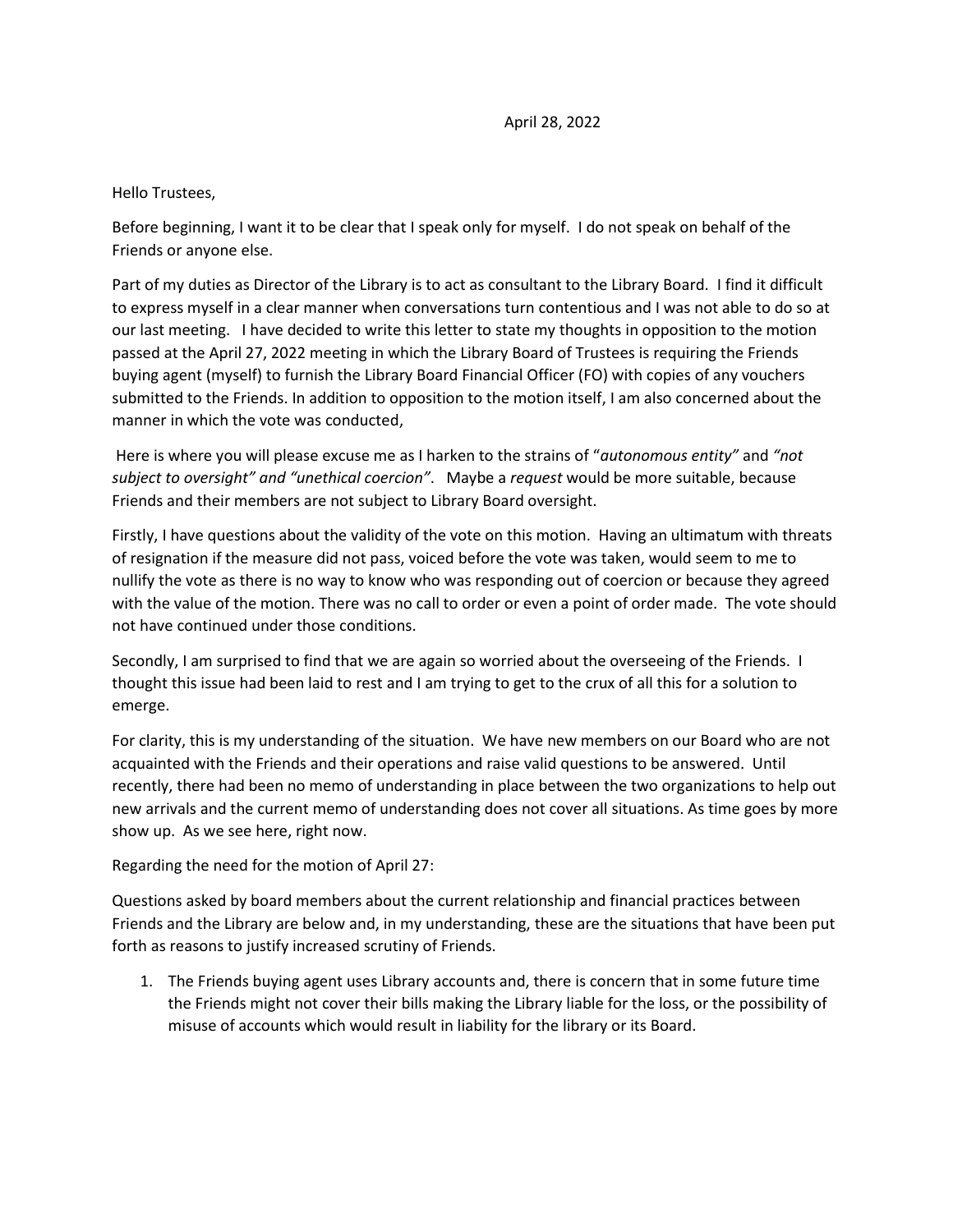2. The Library FO states that the Friends budget report does not provide adequate information for him to judge the appropriateness and validity of Friends donations to the library. FO further asserts this information is crucial to the fulfillment of FO duties required by By-Laws.

My thoughts on this are that it is preferable to find solutions to concerns. In the situation of the account use, a stop-gap measure of more scrutiny does not alleviate the concern. Sitting down, discussing concerns and workability, developing a situation amenable to all is preferable to legislation and looking over shoulders to make sure…. As one who has long been familiar with Friends practices, I believe the scenario of Friends causing any liability to the library or board is highly unlikely. To make any policy based on this assumption or some other random future condition that "might come into existence" is ill advised.

Sorry for the cliché here, but we are "here now", we need to keep our "now" running smoothly and that must be the point of any policy. We don't need one more bit of busy work just to satisfy a curiosity with time on its hands, or to jump through hoops of fruitless and petty regulations that are there purely for the purpose of "making sure that"… It's wasteful and time consuming. There is bigger and more compelling work to be done, and time is precious. The Friends don't need more review or to supply info…enough is enough …their info is out for all to see or for the asking. Exactly what more is needed and is the trade-off in time justified? And who's time are we talking about here anyway??

The Library Board for the 22 years I have been here has always operated in good faith with the Friends and this is not meant to indicate that the current Board does not. Historically, the Board has always known about and approved of the Friends use of Library accounts and have never recommended changes to extant procedures. If this had been included in the memo of understanding then there would be no concern. It needs to get added. The Friends have never mis-used any account, defaulted on any bills or needed review by the Library Board, all this through at least 3 changes of Friends administration. They have a time-tested procedure that seems to work well for them. This is the first time any of this has been called into question. Why? I don't know. I believe that clarity on this should be added to the Memo of Understanding, so this will not come up again because it's embarrassing to ask the Friends to justify themselves more than they already do.

Friends don't need more review. They have never been a liability to the Library, just the opposite. They have helped bolster our services when funds were tight, donated so many items of value to our patrons and community, are a great public face of good cheer, and we repay them by asking to see their books just to be sure they won't be putting US in legal or monetary jeopardy? Maybe the Friends don't mind. But I do. It's not my way. It's tasteless to me, and the over reach is ethically inappropriate, more so because they have a competent Treasurer who puts out timely reports to anyone who asks. Their reports satisfy the NYS Comptroller's Office. What more information does the Financial Officer need to convince himself and the Board that the Friends are operating correctly where the library is concerned. What other special information is required that is not already given. Friends don't need increased library board review and I am surprised that the FO, with his considerable experience in Friends administration, cannot speak to the veracity of their operations and instead opts to insist on initiating and promoting policies of further scrutiny by the Library Board. I am not in agreement with this approach nor with the claim that it is "necessary". It's clearly over-reach into autonomous territory and should not be supported.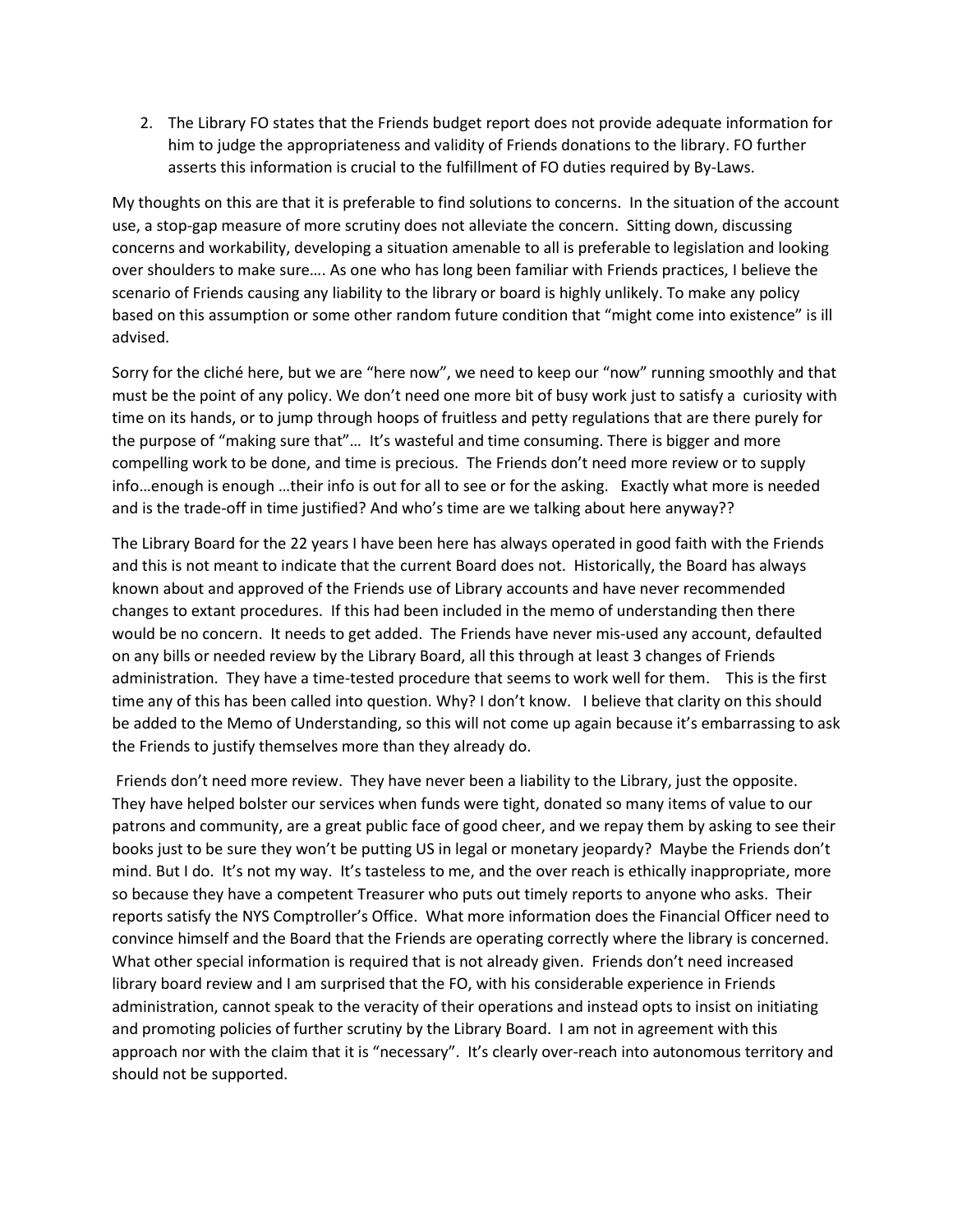## Secondly,

While I am Director of the Library, I also serve separately as buying agent for the Friends. Here, if a misunderstanding exists, I would like it to be made clear. M**y work for the Friends is independent from my role as Director of the Library**. My work for the Friends is volunteer and is done outside of my Library Director work hours. My work for the Friends should in no way be included in evaluating my performance as Library Director. It is a separate job whose purpose is not to run the library, but rather to purchase appropriate materials for the Friends to donate. Friends donate widely to many organizations, not just the Library. .

I am not being contentious when I state that my work for the Friends does not fall under the oversight of the Library Board. In this position I answer to the Friends. Further, I am only a member of the Friends and do not serve in any decision making or representational capacity.

As such, when asked, It is not the place of the buying agent to decide whether or not to share Friends records with anyone but the Friends Treasurer. Sharing records would be to violate several privacy considerations and furthermore would create a situation that reeks of ethics violations. In other words, it stinks and no one wants to go there! With all due respect, the Friends buying agent has no authorization to do as you ask. If the Library Board feels that it MUST have Friends records, requiring the buying agent to furnish them is not the correct approach, the request has to go to Friends Treasurer. And it needs to be formal.

I am not sure you realize the scope of what you are requesting, and the level on which you are interacting. There are strong protocols involved in the sharing of Financial records. We are a small community where the lines between personal and professional can blur if we are not careful. We are not talking to Linda and Rich, our old friends. We are transacting government business. We are asking an autonomous entity to provide us with their records to review for the weakest of reasons and we look impertinent in the way chosen to request it. Friends' accounts are open information. But wanting to examine, in detail, their paperwork is an entirely different matter. Why are we doing this? In this light it looks petty. Who wants to write the letter to the Treasurer?

The Library should never appear to carry out it's business in haphazard manner. Protocols should be observed. Friends deserve the courtesy of framing this so-called "need of the board" (is it really?) as *a formal request*. Moreover, we have no right to do anything other than to ask respectfully in a formal letter to the Friends Treasurer. Letter should list exact info required, why you need it, and to what purpose will it be used. For those wishing to be informed on liability, one is responsible for the security of any information given, there are consequences for misuse of supplied information and if you store Friends records , or even library records on any computer, that computer and ALL the data it contains personal or otherwise, is liable for discovery (examination) should those records be subpoenaed for any reason.

Asking for records of an autonomous entity is an official action by the Board and should be in the public record along with Friend's response. After 911, the proper legal protocol for requesting records was drummed into our library staff heads as the specter of an information subpoena from homeland security loomed. Luckily it never materialized, at least not here.